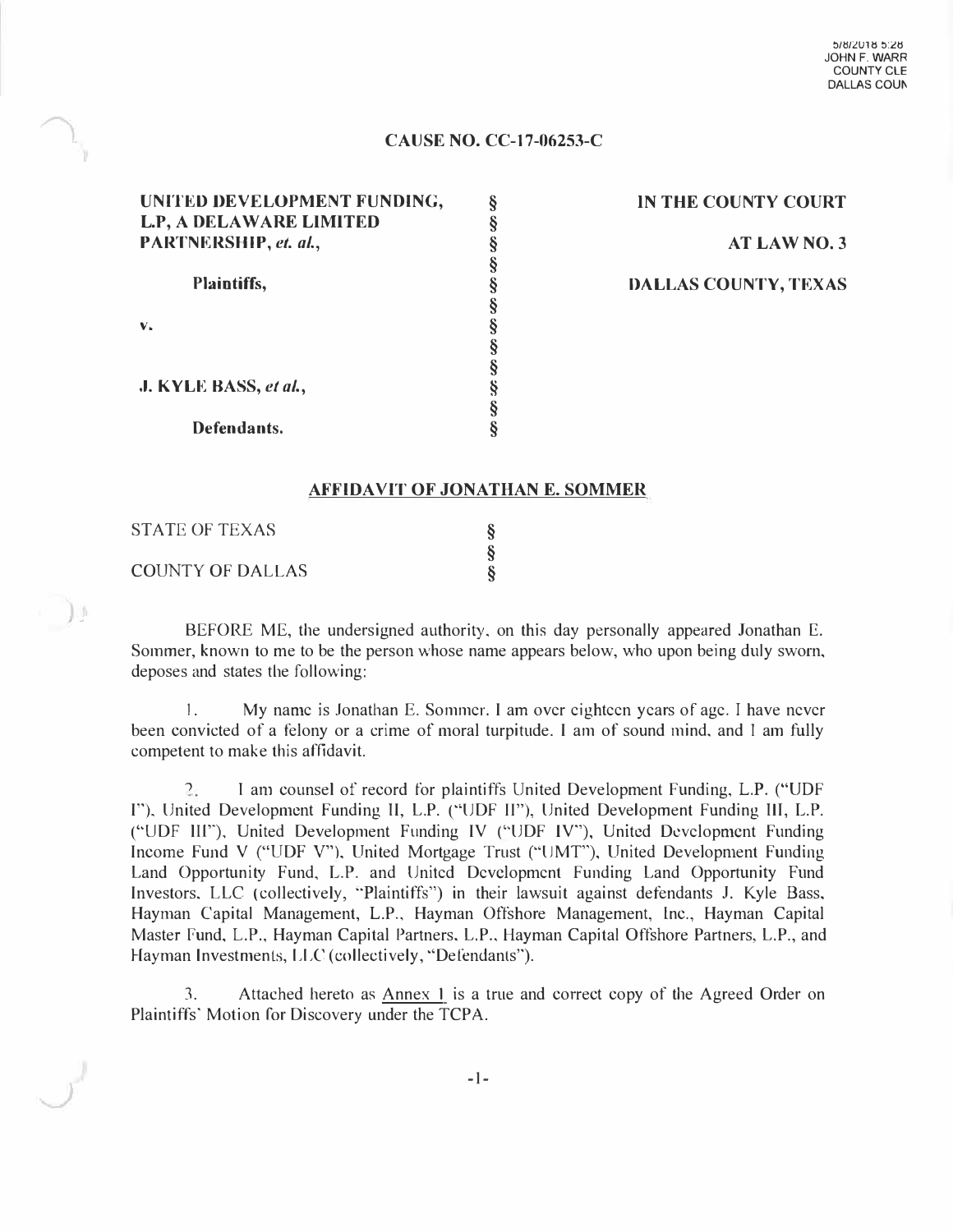4. Attached hereto as Annex 2 is a true and correct copy of Defendants' Response to Discovery Requests in Agreed Order on Plaintiffs' Motion for Discovery under the TCPA.

5. Attached hereto as Annex 3 is a true and correct copy of Plaintiffs' Requests for Admission to All Defendants.

6. Attached hereto as Annex 4 is a true and correct copy of Defendants' Objections and Responses to Plaintiffs' Requests for Admission.

7. Attached hereto as Annex SA is a true and correct copy of a PowerPoint presentation produced by Defendants in native form as HAYMAN2490, attached hereto as Annex SB is a true and correct copy of an Excel spreadsheet produced by Defendants in native form as HAYMAN2448, and attached hereto as Annex SC is a true and correct copy of text messages produced by Defendants as an Excel spreadsheet as HAYMAN5530-5567. These files were produced by Defendants in response to the Agreed Order on Plaintiffs' Motion for Discovery under the TCPA.

8. Attached hereto as Annex 6 is a true and correct copy of relevant excerpts of documents produced by Defendants in non-native form in response to the Agreed Order on Plaintiffs' Motion for Discovery under the TCPA. The documents are organized by their bates numbers, and Plaintiffs provided the pin cite to the relevant bates-numbered pages in their brief.

9. Attached hereto as Annex 7 is a true and correct copy of Defendants' original privilege log, which was served on April 18, 2018 in response to the Agreed Order on Plaintiffs' Motion for Discovery under the TCPA.

)

10. Attached hereto as Annex 8 is a true and correct copy of the Form ADV Part 2A Brochure filed with the Securities & Exchange Commission by defendant Hayman Capital Management, L.P., which is available at www.adviscrinfo.sec.gov.

11. Attached hereto as Annex 9 is a true and correct copy of "Investor Bulletin: An Introduction to Short Sales," which was published by the Securities  $\&$  Exchange Commission and is available at https://www.scc.gov/oica/investor-alerts-bulletins/ib shortsalesintro.html.

12. Attached hereto as Annex 10 is a true and correct copy of a March 28, 2016 article entitled "Goldman Sachs and Bear Stearns: A Financial Crisis Mystery Is Solved," which is available at https://www.wsj.com/articles/goldman-sachs-and-bear-stearns-a-financial-crisismystery-is-solved-1459205026.

13. Attached hereto as Annex 11 is a true and correct copy of a March 29, 2016 article entitled "WSJ: 'Twas Kyle Bass That Killed Bear Stearns,"' which is available at https://dealbreaker.com/2016/03/wsj-kyle-bass-enbe-bear-stearns/.

14. Attached hereto as Annex 12 is a true and correct copy of a December 1, 2011 article entitled *"KYLE BASS: Japan Is A Giant Madoff-Like Ponzi Scheme That Will Blow Up*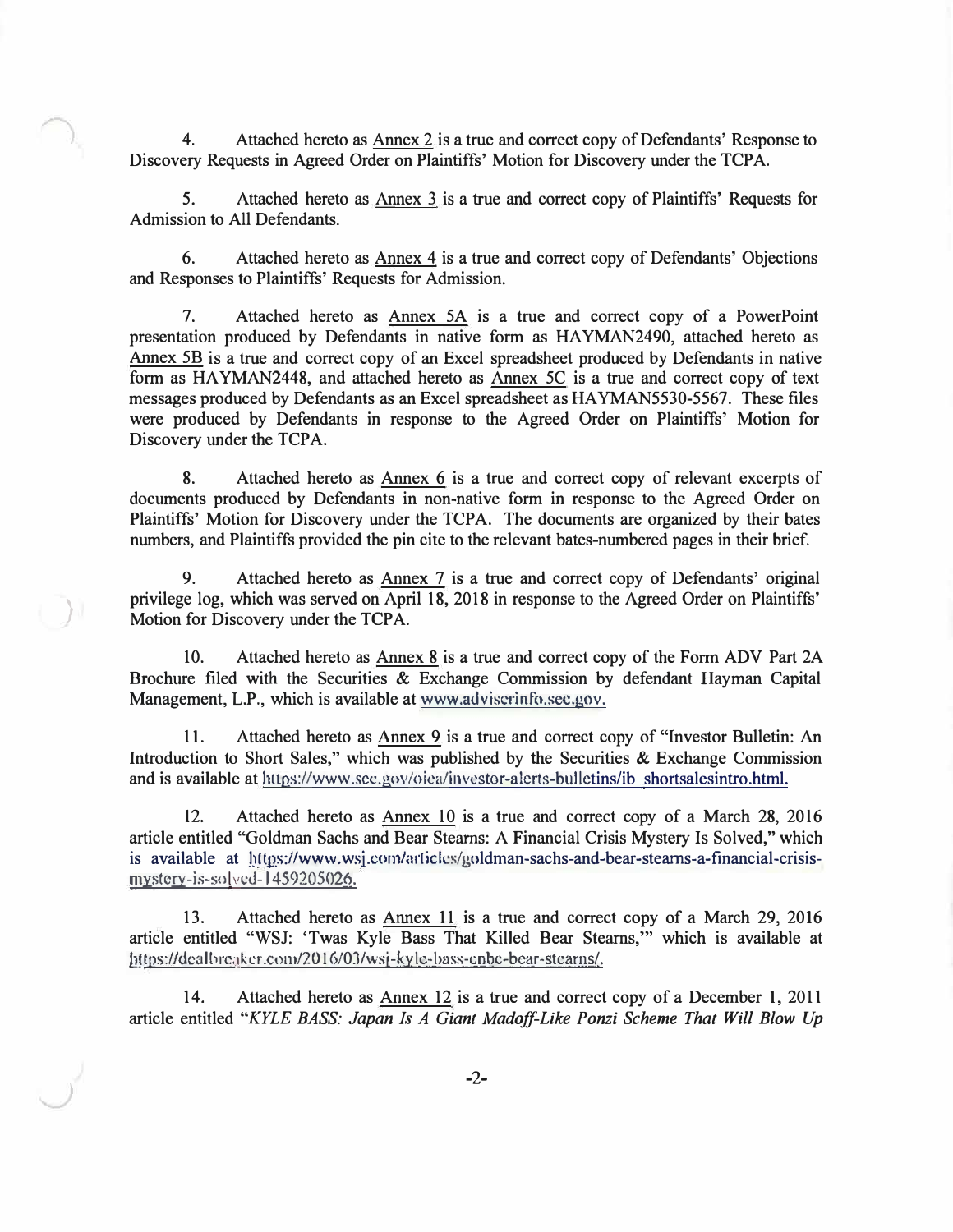therein. ln responding to this discovery, Defendants shall give words their ordinary and common meaning.

3. Defendants object lo the Requests for Admission to the extent they seek information that is not within their possession, custody, or control and/or is within the possession, custody, or control of Plaintiffs.

4. Defendants object to the Requests for Admission to the extent they seek information protected from disclosure by privilege, including, without limitation, by the atlorneyclienl privilege, attorney work product doctrine, the party communication privilege, the consulting expert privilege, the investigative privilege. the joint interest privilege, the common interest privilege, or any other applicable privileges.

5. Defendants object to the Requests for Admission to the extent they seek Defendants' confidential or proprietary information.

6. As discovery in this case has not fully progressed, Dcfondants reserve their right to amend and/or supplement these responses, if necessary.

7. All responses to the Requests for Admission arc expressly subject to these General Objections, and such General Objections arc incorporated into each individual response.

### **III. OBJECTIONS AND RESPONSES TO PLAINTIFFS' RF.OllESTS FOR ADMISSION**

**REQUEST FOR ADMISSION NO. 1:** Admit that you published the First Anonymous Post, which is attached hereto as Exhibit A, on December 10, 2015.

**RESPONSE:** Admitted.

**REOUEST FOR ADMISSION NO. 2:** Admit that you published the Second Anonymous Post, which is attached hereto as Exhibit B, on December 11, 2015.

**RESPONSE:** Admitted.

**REQUEST FOR ADMISSION NO. 3:** Admit that you published the Third Anonymous Post which is attached hereto as Exhibit C. on December 15, 2015.

**RESPONSE:** Admitted.

**REOUEST FOR ADMISSION NO. 4:** Admit that you published the Website.

**RESPONSE:** Admitted.

REQUEST FOR ADMISSION NO. 5: related to UDF. Admit that you hired a private investigator for work

**RESPONSE:** Admitted.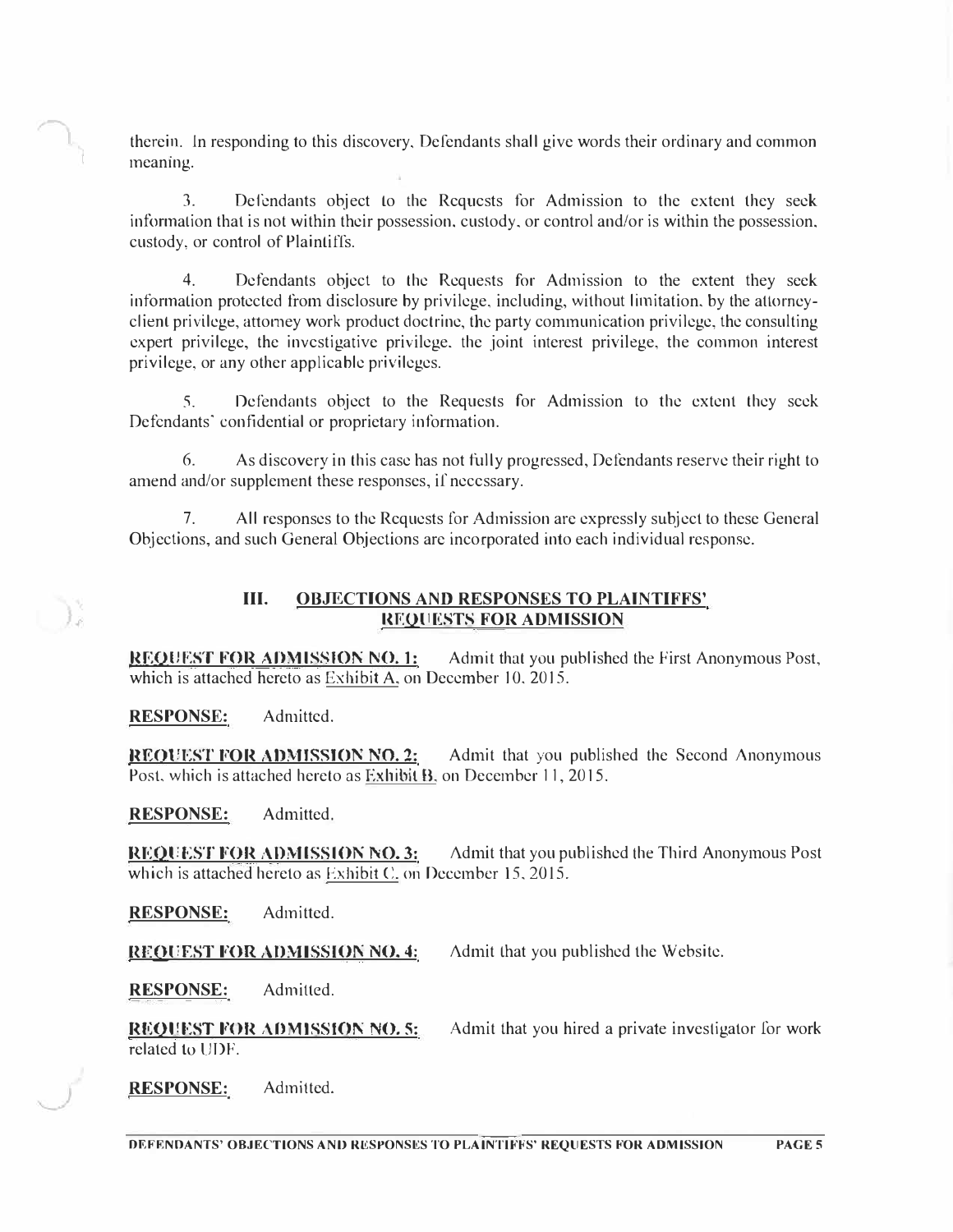**REQUEST FOR ADMISSION NO. 6:** physically follow executive(s) of UDF.

Admit that you hired a private investigator to

**RESPONSE:** Denied.

**REQUEST FOR ADMISSION NO. 7:** Admit that, after the filing of the Lawsuit, persons acting on your behalf have taken photos of homes of UDF executive(s).

**RESPONSE:** Denied.

**REQUEST FOR ADMISSION NO. 8:** Admit that Bass made the statements as quoted in the article in the *Dallas Morning News* on or about February 12, 2016 titled "Kyle Bass: 'Absolutely' making money off real estate fund attacks, but just trying to protect small investors," which is attached hereto as Exhibit Q.

**RESPONSE:** Admitted.

**REQUEST FOR ADMISSION NO. 9:** Admit that Bass made the statements to the press as quoted in the article on the website *ValueWalk* on or about November 29, 2017 titled "As Companies Target Shorts, Journalists, Personal Safety Becomes a Concern," which is attached hereto as Exhibit F.

**RESPONSE:** Admitted.

4817-1548-6815, v. 2

)*.t* 

*.!-'·*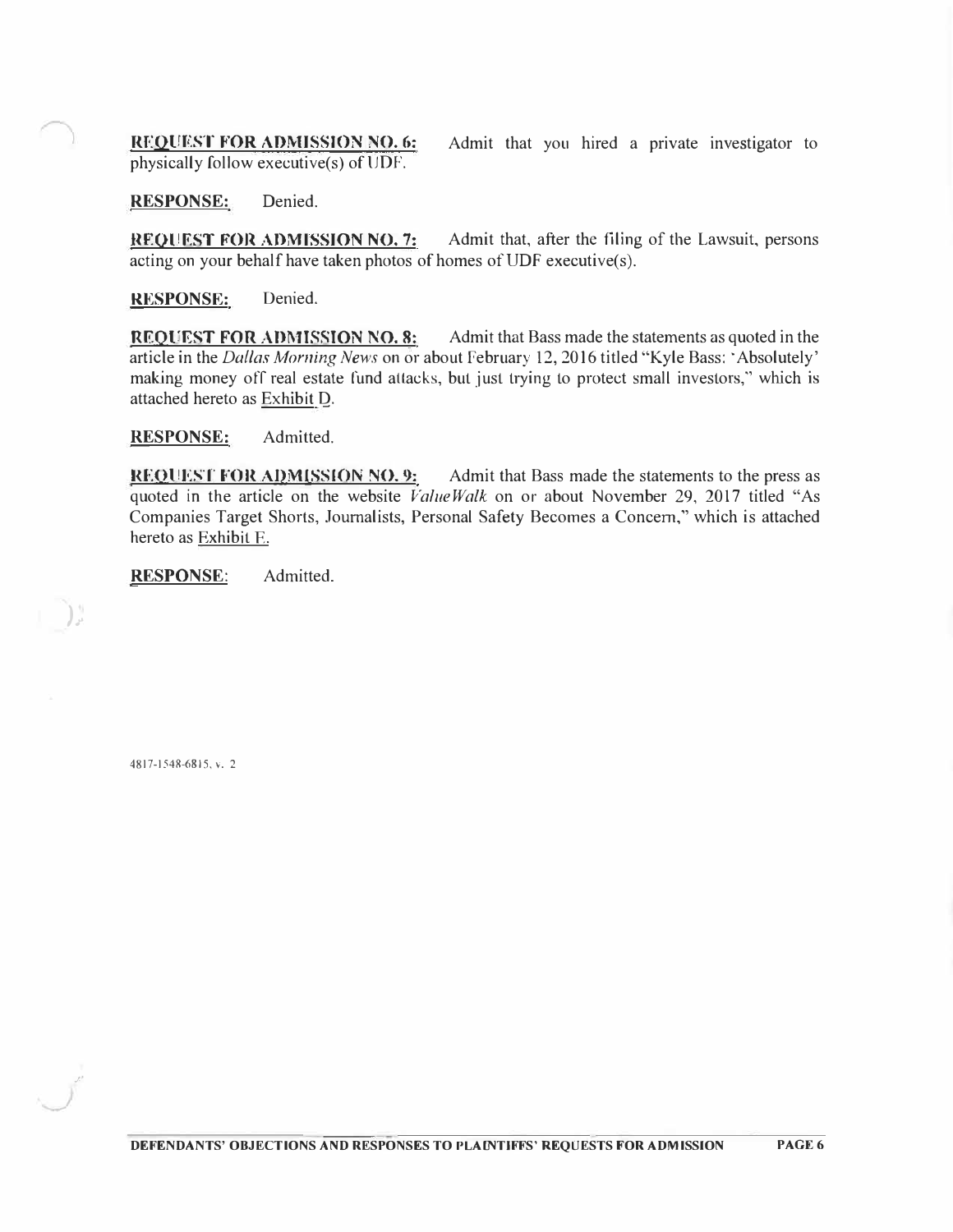## **Exhibit C**

 $\int_{\omega}^{\infty}$ 

# **EXHIBIT C**